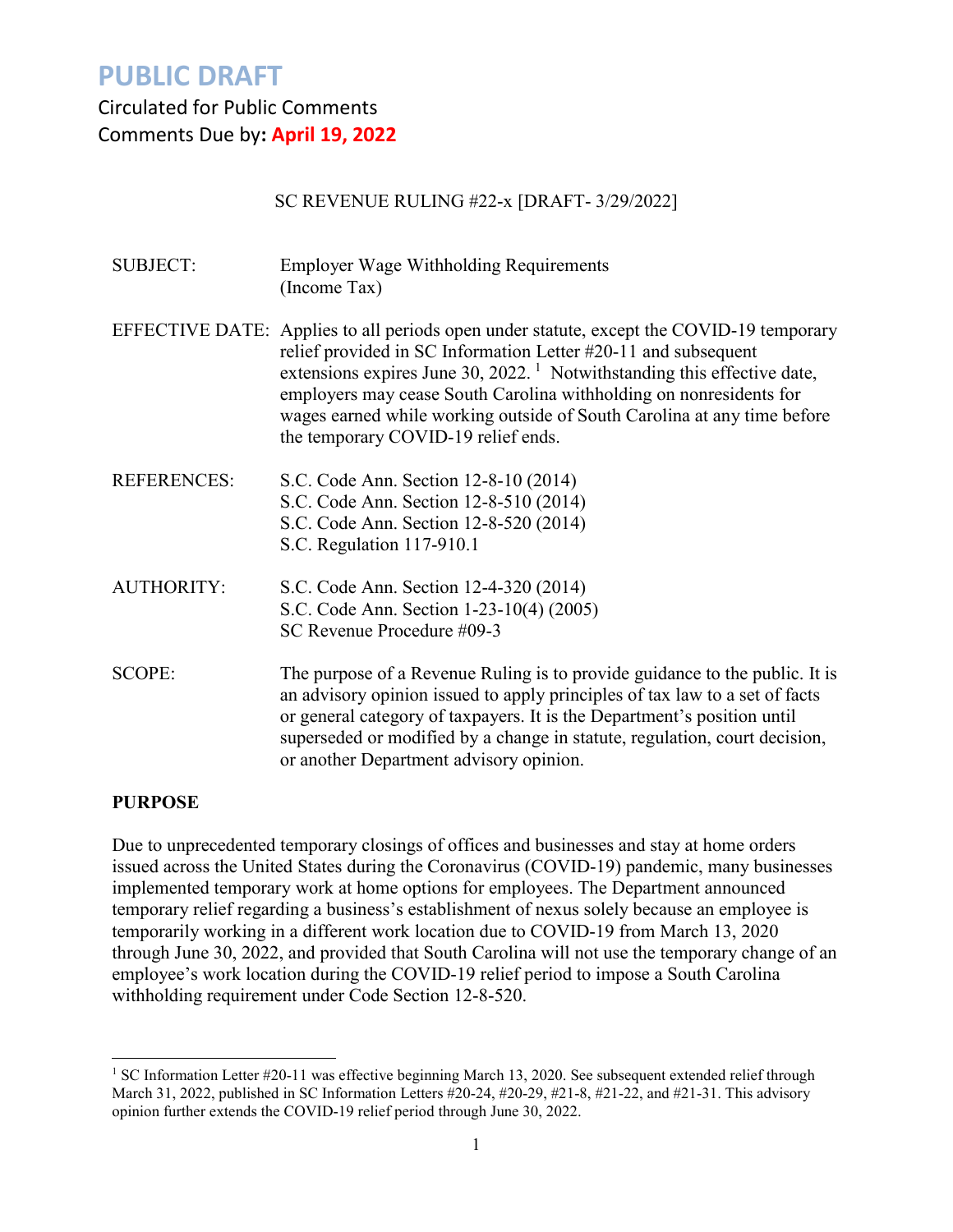## Circulated for Public Comments Comments Due by**: April 19, 2022**

With the relaxation of COVID-19 restrictions, the Department is ending its temporary relief provided in SC Information Letter #20-11 and subsequent extensions effective June 30, 2022. The COVID-19 pandemic, however, has brought about changes in the work environment and more employers are providing employees with greater flexibility to return to the office, work from home, or work remotely from anywhere on a permanent or flexible basis.

The purpose of this advisory opinion is to provide guidance to employers of their South Carolina withholding requirements under South Carolina Title 12, Chapter 8, for resident and nonresident employees, whether the employees are working in the employer's office/location or working partially, primarily, or wholly remote from home or other remote location.<sup>[2](#page-1-0)</sup>

### **LAW**

### **General Wage Withholding Requirements**

Code Section 12-8-510, establishes who is subject to the withholding laws in South Carolina, and reads:

A person located, doing business, or having gross income in this State and an employer having an employee earning income within this State are subject to the withholding laws provided in this chapter.

Code Section 12-8-10 provides definitions of terms used for purposes of income tax withholding, including the terms "employee," "employer," and "nonresident," and reads, in part:

As used in this chapter unless otherwise required by the context:

\* \* \*

(3) "Employee" includes a resident individual receiving wages, as defined in Section 12-8-520(D), for services regardless of where the services are rendered and nonresident individual receiving wages, as defined in Section 12-8-520(D), for services rendered in this State.

(4) "Employer" means the person for whom an individual performs or performed a service, of whatever nature, as the employee of the person.

(5) "Nonresident" [employee] means an individual domiciled outside this State…

\* \* \*

<span id="page-1-0"></span> $\overline{a}$ <sup>2</sup> This guidance is limited to income tax wage withholding under Code Section 12-8-520. This guidance does not apply to any obligation that may apply with respect to labor and employment law other than South Carolina Title 12, "Taxation."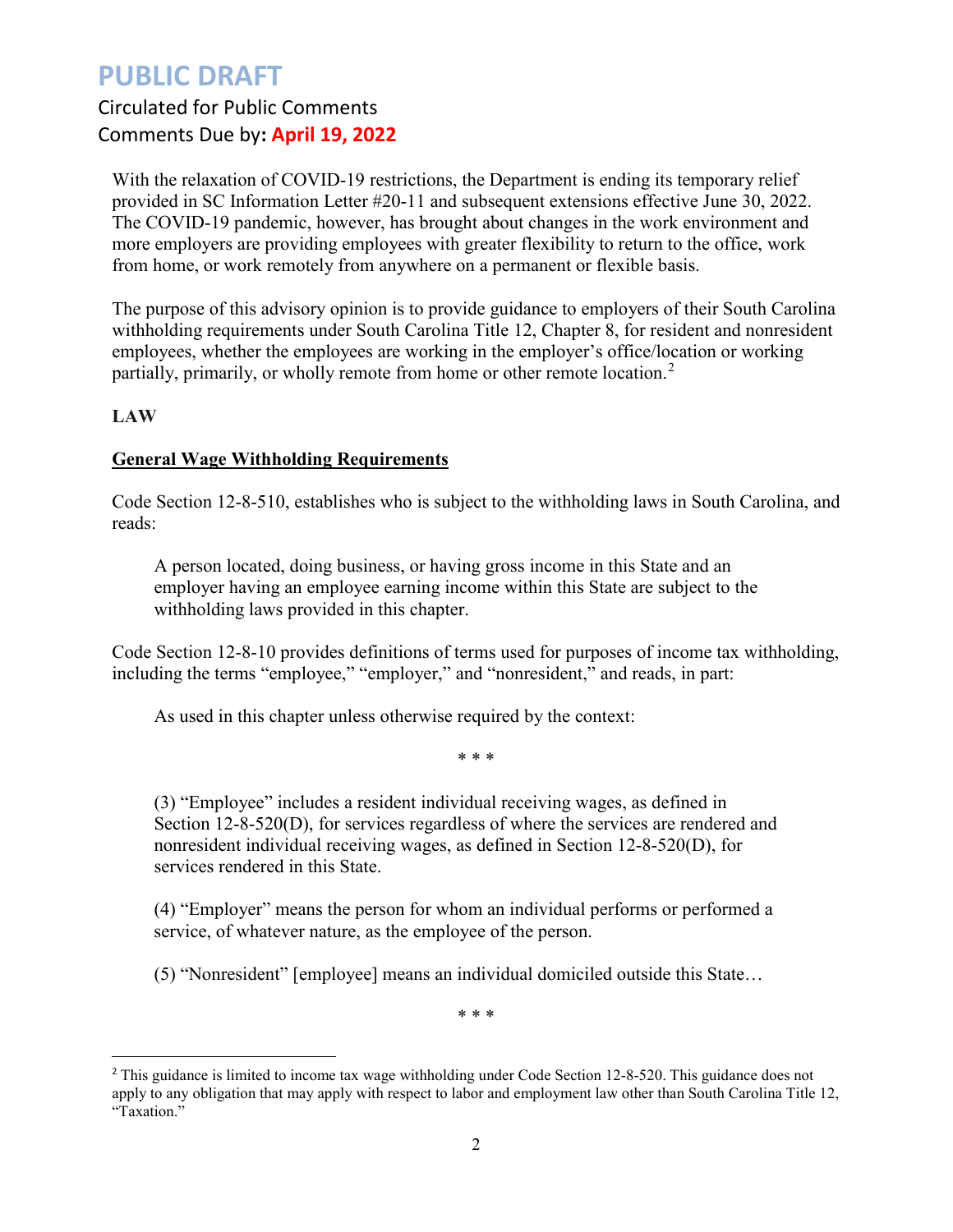Circulated for Public Comments Comments Due by**: April 19, 2022**

Code Section 12-8-520 details the "wages" subject to withholding and amounts to be withheld.

Code Section 12-8-520(A) provides for the wage threshold upon which an employer must withhold South Carolina income tax on an employee, and reads:

(A) An employer paying wages to an employee shall withhold income tax for that employee if at the time of payment the wages are expected to equal one thousand dollars or more during the year, except as provided in (C), using the tables and rules promulgated by the department.

Code Section 12-8-520(C) addresses when "wages" of a resident employee working in another state are not subject to the withholding requirements of Title 12, Chapter 8, and reads:

(C) The following wages are not subject to the withholding requirements of this chapter:

(1) Wages of a resident employee receiving wages in another state if: (a) the wages are subject to the withholding laws of the state in which they are earned; and (b) the employer is withholding income taxes on behalf of the other state.

Code Section 12-8-520(D) defines the term "wages" for purposes of the withholding requirements of Title 12, Chapter 8, and reads:

(D) For purposes of this chapter "wages" is all remuneration for services of any nature performed by an employee for an employer, including the fair market value of all remuneration paid in a medium other than cash…

#### **Remuneration Exempt from Withholding and Regulation 117-910.1**

Code Section 12-8-520(D) provides that the term "wages" does not include certain remuneration paid. Remuneration excluded from the definition of "wages," and therefore exempt from withholding, includes amounts paid:

(1) for agricultural services performed by an employee on a farm in connection with:

(a) cultivating the soil, or raising or harvesting any agricultural or horticultural commodity, including the raising, shearing, feeding, training, and management of livestock, bees, poultry, fur-bearing animals and wildlife;

(b) the operation, management, conservation, improvement, or maintenance of a farm and its tools and equipment; or

(c) salvaging timber or clearing land of brush and other debris left by a hurricane if the major part of the service is performed on a farm.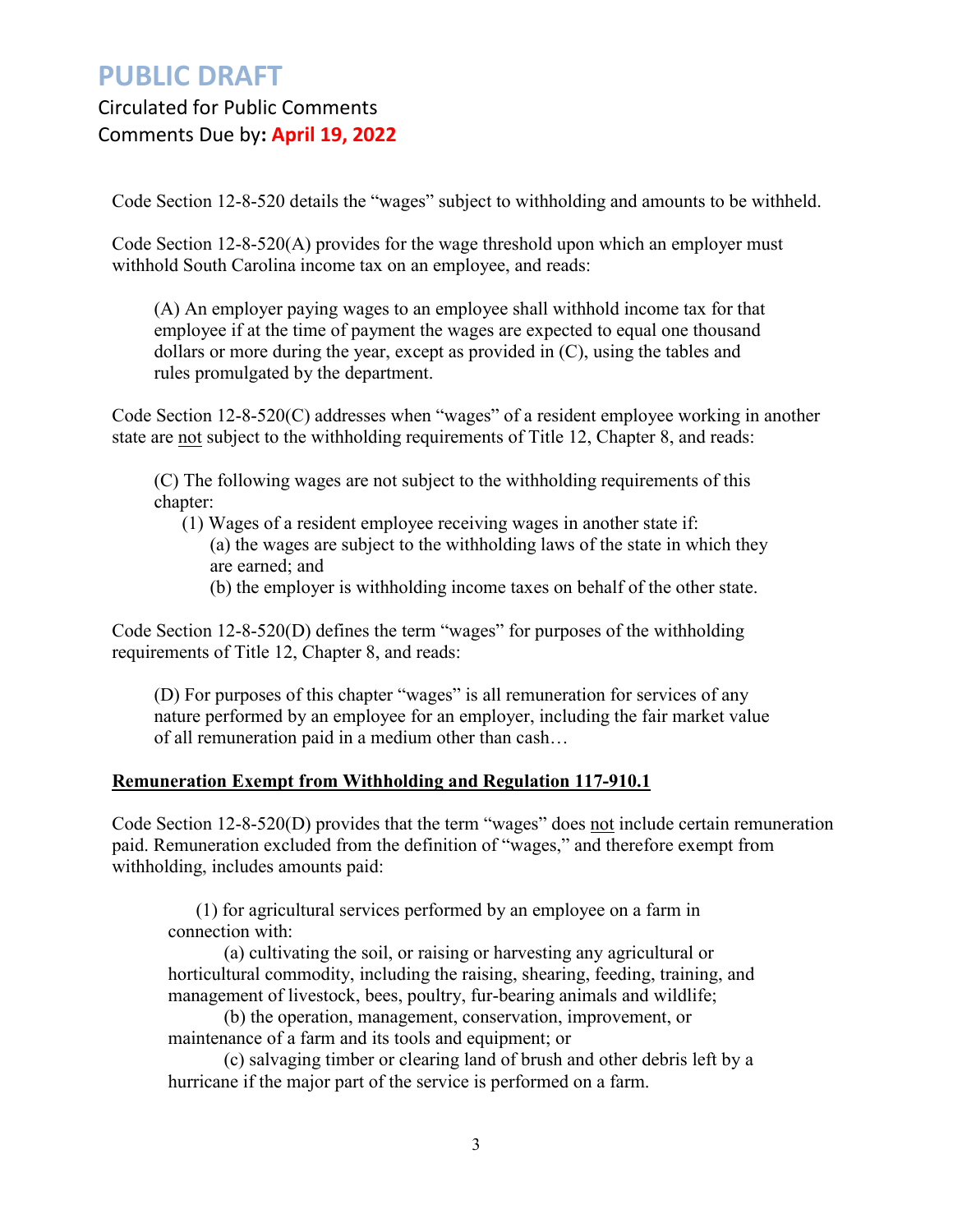### Circulated for Public Comments Comments Due by**: April 19, 2022**

(2) for domestic services performed in a private residence;

(3) for personal services performed in this State by nonresident employees in connection with their regular employment outside of this State when the gross South Carolina wages are equal to or less than the personal exemption amount provided in Internal Revenue Code Section 151(d) as defined in Section 12-6-40. However, this item does not apply to employees performing construction, installation, engineering, or similar services where the situs of the job is in this State;

(4) for services performed by a duly ordained, commissioned, or licensed minister of a church in the exercise of the ministry or by members of a religious order in the exercise of duties required by the order;

(5) for services performed by an individual on a boat with a crew of ten or fewer engaged in catching fish or other forms of aquatic animal life under an arrangement with the boat owner or operator in which the individual receives only a share of the boat's catch or a share of the proceeds from the sale of the catch and for services involving a multiple boat operation, with each boat's crew being ten or fewer, in which the individual receives a share of all the boats' catch or a share of the proceeds from the sale of all the boats'catch;

\* \* \*

Regulation 117-910.1, "Determination of Withholding When Receiving Taxable Wages and Exempt Compensation," provides guidance regarding South Carolina's withholding requirement when an employee is earning from the same employer both wages subject to withholding and remuneration exempt from withholding as provided in Code Section  $12-8-520(D)(1)$  through (11). The rule established in this Regulation is commonly referred to as the "One-Half Rule." Regulation 117-910.1 reads:

A particular employee may receive wages subject to withholding and also remuneration that is exempt from withholding. In such a case all remuneration paid during the payroll period is treated alike; that is, it is all treated as wages on which withholding is required, or it is all treated as exempt from withholding. The following rules apply:

(1) If one-half or more of any payroll period (not in excess of 31 days) is spent in earning wages subject to withholding, then withholding is required on all remuneration paid to the employee (including the "exempt" remuneration).

(2) If more than one-half of any payroll period (not in excess of 31 days) is spent in earning exempt remuneration described in Section 12-8-520, then no withholding is required on any wages paid to the employee.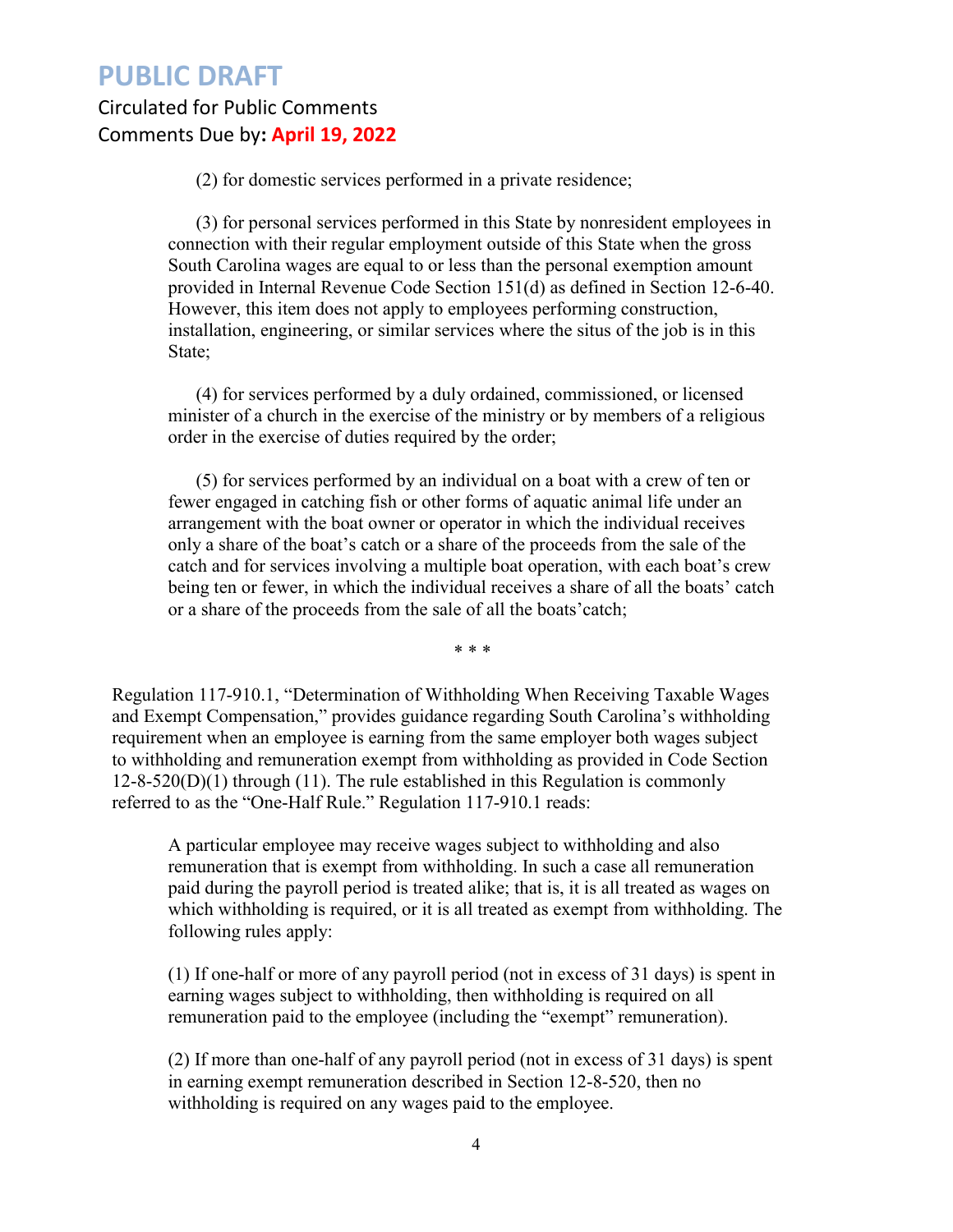### Circulated for Public Comments Comments Due by**: April 19, 2022**

### **SUMMARY OF EMPLOYER SOUTH CAROLINA WAGE WITHHOLDING REQUIREMENTS**

In general, an employer having an employee earning income in South Carolina is subject to South Carolina's wage withholding laws in Title 12, Chapter 8. This includes an employer located outside of South Carolina having a South Carolina resident employee or nonresident employee earning income in South Carolina (whether the employee is working in South Carolina at the direction of the employer or at his own choosing). South Carolina wage withholding does not, however, apply to an employer who pays wages to a South Carolina resident employee to work exclusively outside South Carolina, provided the employer is withholding income taxes on behalf of the other state. Code Sections 12-8-510, 12-8-10(3), and 12-8-520(C)(1).

Resident Employee Wage Withholding – General Rule. South Carolina's withholding laws apply to resident employees, regardless of where the resident employee performs the services (e.g., in South Carolina exclusively, partially, or exclusively outside South Carolina, at the employer's business premises, or at the employee's home, out-of-state vacation home, or other location, etc.), except as noted below. A "resident employee" is an individual domiciled in South Carolina. Code Section 12-8-10(3).

Special Rule for Resident Employee Working Outside South Carolina (Partially or Totally). South Carolina's withholding laws do not apply to wages of South Carolina residents working outside of South Carolina during some or all of the payroll period if: (a) the wages are subject to the withholding laws of the state in which they are earned and (b) the employer is withholding income taxes on behalf of the other state. Code Section  $12-8-520(C)(1)$ . If this provision applies, the employer is not required to withhold South Carolina income tax on the wages.

Nonresident Employee Wages. South Carolina's withholding laws also apply to nonresident employees only for services rendered in South Carolina. The wages of nonresident employees working exclusively outside of South Carolina are not subject to South Carolina withholding. A "nonresident employee" is an individual domiciled outside of South Carolina. Code Sections 12- 8-10(3) and (5).

The wages of nonresident employees working partially in South Carolina and partially outside of South Carolina are subject to South Carolina withholding only to the extent the wages are for services rendered in South Carolina. **Note**: Regulation 117-910.1 (the one-half rule) does not apply. "Exempt" remuneration referenced in Code Section 12-8-520(D)(1) through (11) and Regulation 117-910.1 does not mean "wages" subject to withholding in another state when an employee is working partly within South Carolina and partly outside of South Carolina. See additional discussion and example below.

Exceptions to Wage Withholding Rules. South Carolina's wage withholding laws in Title 12, Chapter 8, do not apply to the following:

1. An employee whose wages are expected to be less than \$1,000 during the year.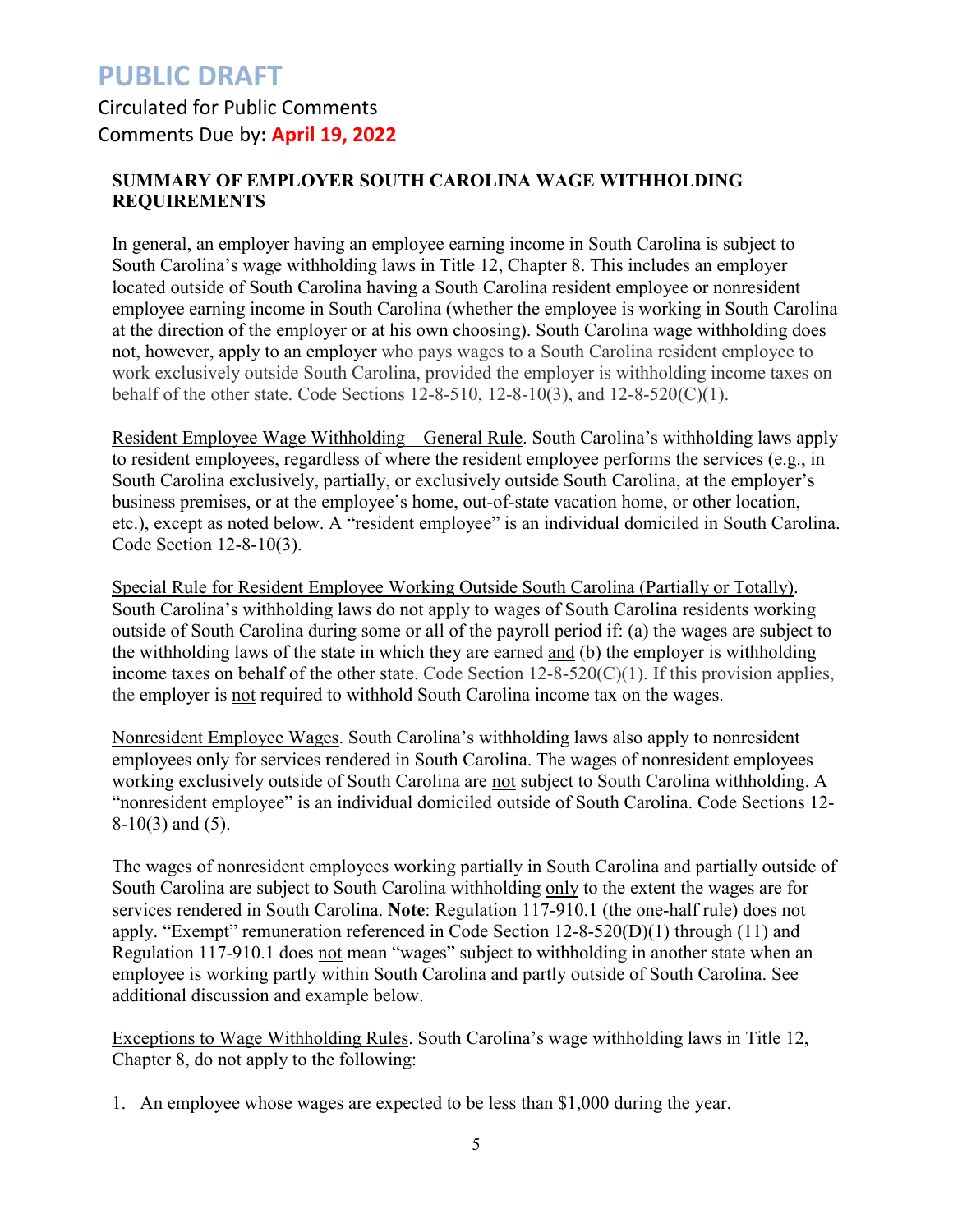Circulated for Public Comments Comments Due by**: April 19, 2022**

- 2. A nonresident employee whose wages do not exceed the federal personal exemption amount in IRC Section 151(d). However, this exception does not apply to employees performing construction, installation, engineering, or similar services where the situs of the job is in South Carolina. Code Section 12-8-520(D)(3).
- 3. An employee who has requested a "Waiver of Withholding Requirements," permitted under Code Section 12-8-1040. Code Section 12-8-520(C)(2).
- 4. Wages earned by a resident employee working outside South Carolina (partially or totally) when (a) the wages are subject to the withholding laws of the state in which they are earned and (b) the employer is withholding income taxes on behalf of the other state. Code Section  $12 - 8 - 520(C)(1)$ .
- 5. Certain remuneration paid for services performed by an employee listed in Code Section 12-  $8-510(D)(1) - (11)$ , except as provided in Regulation 117-910.1 (the one-half rule).
- 6. A military spouse who requests an exemption from South Carolina withholding under federal law. See SC Revenue Ruling #21-10, "Military Servicemember Spouse – Domicile and Taxation," for when a military spouse may request an exemption.

### **EXAMPLES**

Examples below illustrate the employer wage withholding requirements discussed above. The examples are not an exhaustive list of all South Carolina's withholding requirements. With respect to the examples below, the examples assume that each employee earns over \$1,000 of South Carolina wages; a nonresident employee earns South Carolina wages over the personal exemption amount listed in the Internal Revenue Code; and an exemption from withholding has not been requested by any employee. In addition, each example assumes the employer has nexus with South Carolina, unless otherwise stated.

### **Example 1 – South Carolina Employer with Resident and Nonresident Employees who Work Exclusively in South Carolina**

An employer with a South Carolina facility near the South Carolina/North Carolina state line hires employees who are residents of South Carolina and North Carolina. The employer is required to withhold South Carolina income tax on the wages paid to the South Carolina resident employees, whether the resident employees are working at the employer's business premises in South Carolina, the employees' South Carolina home, or any other location in South Carolina (e.g., employees' South Carolina vacation home, employer's South Carolina satellite office). In addition, the employer is required to withhold South Carolina income tax on the wages paid to North Carolina resident employees working in South Carolina.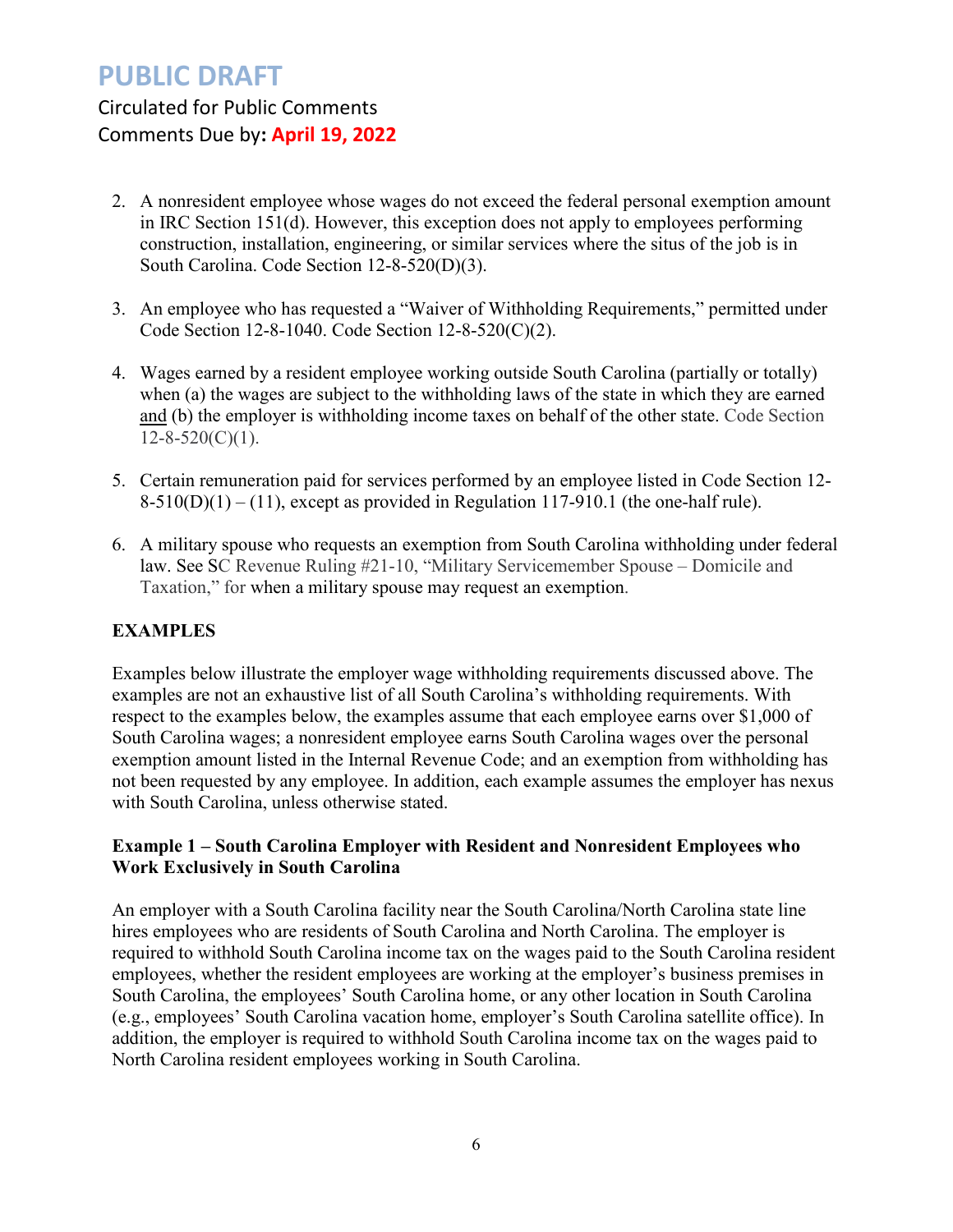### Circulated for Public Comments Comments Due by**: April 19, 2022**

### **Example 2 – Iowa Employer with Resident Employee who Works Exclusively in South Carolina**

A resident of South Carolina is an employee of an Iowa home improvement supply company. The employee works out of his home in South Carolina. South Carolina law requires an employer, including an employer located outside of South Carolina, to withhold income tax on the wages of a South Carolina resident employee working in South Carolina, regardless of the location of the work in South Carolina. Code Sections 12-8-10, 12-8-510, and 12-8-520. The employer is required to withhold South Carolina income tax on the wages earned by the South Carolina resident employee in South Carolina.

### **Example 3 – South Carolina Employer with Resident Employees who Work Partially in South Carolina and Partially Outside of South Carolina**

**Example A: South Carolina Resident Works Partially in another State that has a Withholding Requirement**. A South Carolina resident employee works 70% of the payroll period at the employer's business premises in South Carolina and 30% of the payroll period in Georgia (e.g., at the employee's Georgia home or the employer's business premises in Georgia). The employer determines the wages earned in Georgia are subject to the withholding laws of Georgia and the employer withholds income taxes on behalf of Georgia. South Carolina law requires the employer to only withhold South Carolina income tax on 70% of the wages paid to the South Carolina resident since both requirements of Code Section 12-8-520(C)(1) are met.

**Note**: The answer would be different, and 100% of the resident employee wages would be subject to South Carolina withholding, if the employer did not withhold income tax on behalf of Georgia.

**Example B: South Carolina Resident Works Partially in a State Without a Withholding Requirement**. A South Carolina resident employee works 10% of the year at the employer's business premises in South Carolina and 90% of the year in Florida, a state with no individual income tax and no requirement for the employer to withhold on the employee's wages. South Carolina law requires the employer to withhold South Carolina income tax on 100% of the wages paid to the South Carolina resident (i.e., the wages earned in South Carolina and the wages earned in Florida) since both requirements of Code Section  $12-8-520(C)(1)$  are not met.

### **Example 4 – Ohio Employer with Nonresident Employee who Works Partially in South Carolina and Partially Outside of South Carolina**

An Ohio resident employed as a computer programmer for an Ohio corporation chooses to rent and work from a beach house in South Carolina for three months this year to enjoy the warmer winter weather. The Ohio resident works exclusively in South Carolina during these three months. South Carolina law requires an employer, including an out-of-state employer, to withhold on the wages of a nonresident employee working in South Carolina, whether the employee is working in South Carolina at the direction of the employer or at his own choosing.